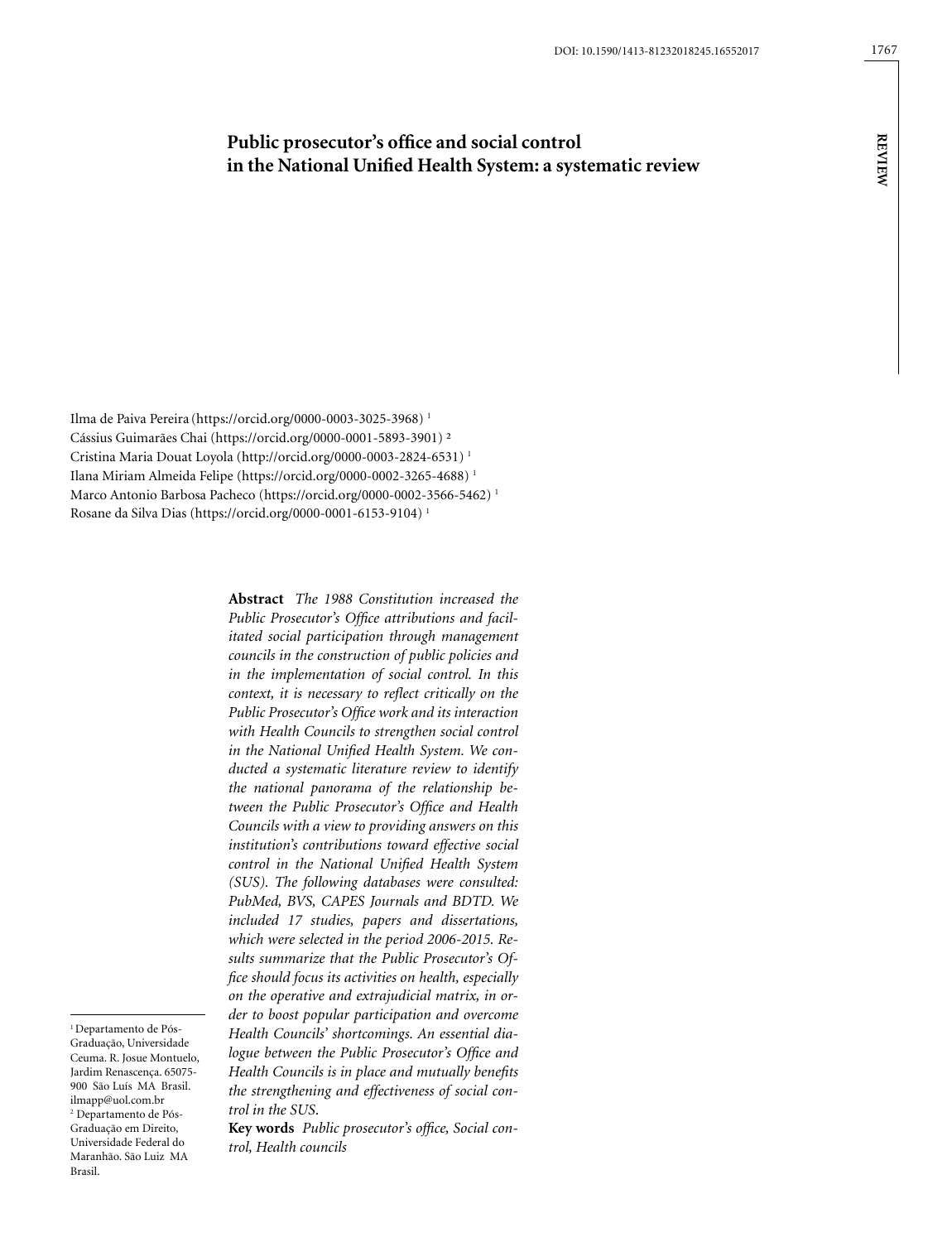The right to health stems from contemporary constitutionalism1 and is a primordial human right<sup>2</sup>. The assurance of human rights, in turn, is itself a fundamental condition for the exercise of other social rights<sup>3</sup> and its effectiveness appears as an important item of the Public Prosecutor's Office (MP) actions, whose experience evidences hardships towards the consolidation of new political power sharing ways and directing political decisions to the public interest, resulting in the strengthening of democratic practices and effective citizenship<sup>4</sup>.

The contemporary social dynamics imposed new stances on collective stakeholders, and representative democracy was thus questioned as a method capable of responding satisfactorily to the demand for society's engagement<sup>5</sup>. In this context, the process of establishing the Unified Health System (SUS), from the Health Reform to the 1988 Federal Constitution, which was consolidated and regulated by laws 8080/90 and 8142/90, set the standards of the new health system, institutionalizing community participation and regulating social control<sup>6</sup> in innovative fashion.

The newly built public health paradigm as a social right has been upgraded as MP's primary function, as a permanent, essential institution to the jurisdictional role of the State, responsible for protecting the legal system, the democratic regime and unavailable social and individual interests<sup>7</sup> and, lastly, with changes in the Brazilian civil process, its intercessions were restructured in the spectrum of laws to be the prosecutor of the legal system, in practice, including under its strategic and instrumental action the naturalization of administrative customs as well.

In the extrajudicial and resolutive action of the Brazilian MP, activity in which this study is projected, one observes the oversight of public policies of the social rights protected by the Federal Constitution<sup>7</sup>, among which is the right to health. Lehmann<sup>8</sup> says that the foundation for the MP's work, aiming at effective popular participation in the SUS is provided for in the new constitutional framework, ensuring the availability and proper functioning of democratic mechanisms and tools of power, including population participation.

Moreira and Scorel<sup>9</sup> affirm that population participation is one of SUS structuring principles enshrined in art. 198, III, CF/88 and regulated by Law 8.142/90<sup>10</sup>, which established the existence of the Conferences and Health Councils.

The interface carried out by the MP with health counselors, based on their practices of inter-institutional dialogue, has the potential to qualify the social control exercised by them<sup>9</sup>.

In this perspective, this paper aims to build a map of the national academic production on the subject in order to apprehend the results evidenced by investigations that have proposed to analyze and understand MP's practices for the strengthening of social control exercised by Health Councils.

### **Methodology**

Several studies related to MP's work in the social control of the SUS were carried out since the enactment of the 1988 Federal Constitution with a view to conducting research and subsidizing the interinstitutional relationship between the MP and Health Councils. Regarding review, screening was performed according to the methodological steps proposed by the Preferred Report Items for Systematics Reviews and Meta-Analyses (PRISMA).

As a search strategy and sources of information, descriptors were located on the DeCS and MeSH platforms. In DeCS, the following descriptors in Portuguese were selected: *Ministério Público*, *Controle Social, Participação Popular, Conselhos de Saúde and Direito à Saúde.* In the MeSH, selected descriptors in English were *Public Ministry*, *Social Control*, *Social Participation*, *Health Councils* and *Health Rights*. The search databases defined were PubMed and BVS, as well as the Digital Library of Theses and Dissertations (BDTD) and the Thesis Database of the Coordination for the Improvement of Higher Education Personnel (CAPES). Next, the Boolean operator and was used in the association between the following Portuguese descriptors: *Ministério Público* and *Controle Social, Ministério Público and Participação Popular, Ministério Público* and *Conselhos de Saúde,* and lastly*, Ministério Público and direito à saúde*. The same procedure was adopted with English descriptors and carried out in PubMed.

Abstracts found were analyzed to select the works that would be part of the research landscape and, as a criterion of eligibility, papers whose objective or research question was related to the subject of this investigation were used, that is, that evaluated the MP's work and/or Health Councils' work in the implementation of social control in the SUS, interaction between these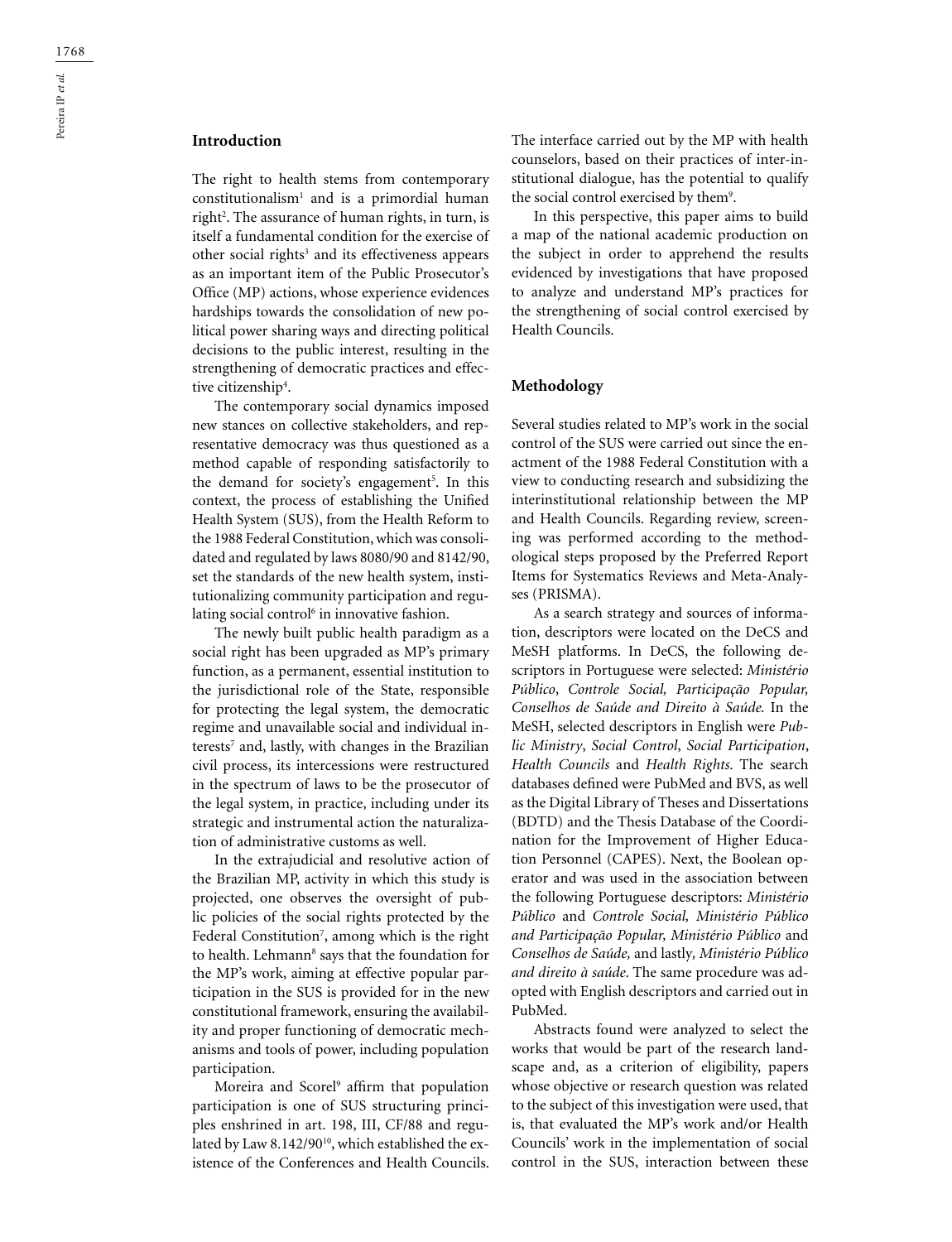instances to comply with the guideline of population participation set forth in the Federal Constitution. In addition, another criterion used was the availability of free full-text reading in the databases used, whether in English or Portuguese. Finally, texts addressing health councils or social control, but not containing the perspective of the interinstitutional dialogical relationship in the research were excluded.

The selection of studies that met the eligibility criteria and underpinned this review was performed through the reading and critical analysis of abstracts. The following information was listed in Chart 1 to assist in the visualization of the main outcomes of the selected papers: author (s) and year of publication, objective or research questions and result, culminating in the definition of thematic categories identified after descriptive and qualitative review of the bibliographic sample. The process was conducted through peer review and any disagreements resolved by consensus.

Finally, as inter-study bias control strategy, we performed a search of unpublished studies (dissertations and doctoral theses) aiming to achieve an overview of the topics covered in these studies and results found on the inter-institutional relationship between MP and the Municipal Health Councils (CMS) in the exercise of social control in the SUS.

#### **Results and discussion**

The use of the abovementioned descriptors returned 997 studies. After discarding duplicate abstracts, reading abstracts and applying the indicated criteria resulted in a final sample of 17 studies (Figure 1). The studies selected for the sample date back to the last ten years. We consulted studies published in national and international journals, but all addressed the Brazilian reality. Most selected studies used the qualitative method and documental analysis and interviews were the most widely used techniques and tools. Some studies related to the MP have not been published in scientific journals, consisting of six master's dissertations found in the CAPES Journals Database and the BDTD3,4,6,8,11,12.

The attempt to control publication bias, seeking unpublished studies did not result in works being included in the review. The characterization of selected studies was synthesized and shown in Chart 1, which also includes data referring to the main objective and result.

Results were characterized and divided into two thematic lines: a) Public Prosecutor's Office, the Right to Health and Social Control in the SUS, and b) Health Councils, participatory democracy and population participation (Chart 1). Thus, thematic lines were, divided to address the two control instances analyzed herein, linking the MP to its constitutional attributions in Health and the Health Councils to the ideal of democracy and participation inherent to them.

### **Public Prosecutor's Office, the Right to Health and Social Control in the SUS**

The 1988 Federal Constitution defined health as the citizen's right and the duty of the State, facilitating social participation through management councils in the construction of public policies<sup>3,4,6,8</sup>. On the other hand, it extended the powers of the Public Prosecutor's Office and entrusted it with oversight and protection of the juridical framework, the democratic regime and the unavailable social and individual interests, providing it with tools for the protection of diffuse and collective rights<sup>6</sup>.

Based on a classification developed by Marcelo Pedroso Goulart, Oliveira et al.<sup>13</sup> affirm that the performance of the Brazilian MP is divided into two categories: procedural and resolutive. In the first case, the MP member values work before the Judiciary; in the second case, it values mediation of social conflicts based on extrajudicial action<sup>13</sup>.

Resolutive action has been better adapted to protect the democratic regime<sup>4</sup>, because it implements a new dialogue that makes democracy and citizenship more effective, attributing greater legitimacy to the solutions found<sup>13</sup>. Evaluating the implications of MP's resolutive and procedural action, Oliveira et al.<sup>13</sup> affirm that resolutive and extrajudicial matrix is more adequate for the complexity of the right to health and health policies.

This outcome seems to confirm the results obtained in the studies by Lehmann<sup>8</sup>, Asensi<sup>12</sup>, Oliveira<sup>14</sup> and Santana<sup>11</sup>. Asensi<sup>12</sup> affirms that MP's extrajudicial performance is based on dialogue that builds shared solutions, contributing to horizontal relationships between State and society and closer ties between MP and society, which allows its performance to be laden with greater social legitimacy<sup>12</sup>. Oliveira<sup>14</sup>, in turn, points out two advantages of resolutive action: (a) it strengthens procedural work, because it makes it more selective; and (b) prioritizes preventive action, which has the potential to trans-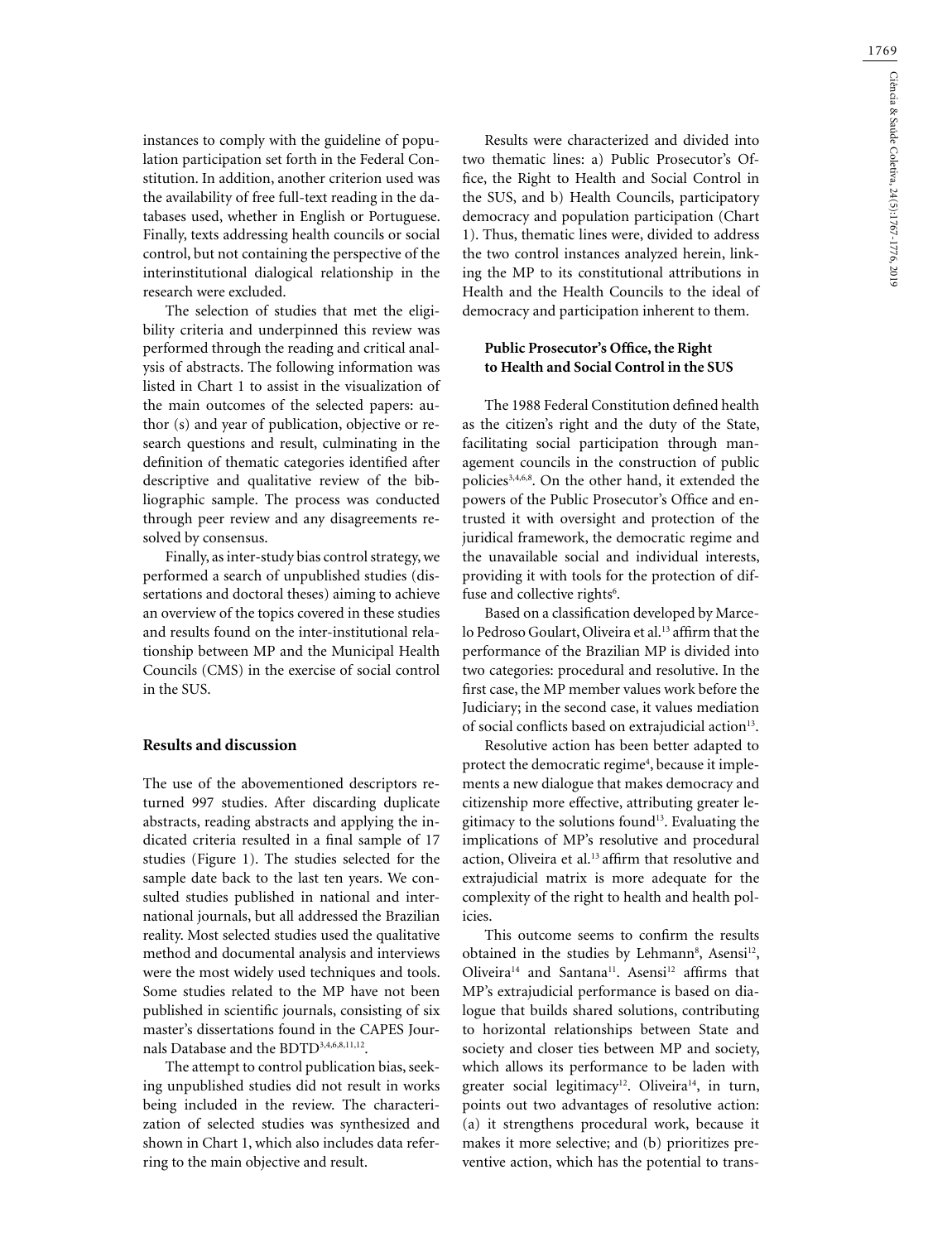| Thematic                                                                           | Author/                                 | Main objective                                                                                                      | Main outcome                                                                                                                                                                                                                                                                              |
|------------------------------------------------------------------------------------|-----------------------------------------|---------------------------------------------------------------------------------------------------------------------|-------------------------------------------------------------------------------------------------------------------------------------------------------------------------------------------------------------------------------------------------------------------------------------------|
| Lines                                                                              | Year<br>Oliveira et                     | To analyze the possible contribution of                                                                             | The extrajudicial performance of the                                                                                                                                                                                                                                                      |
| The Public Prosecutor's Office , the right to health and social control in the SUS | al., (2015) <sup>13</sup>               | the Public Prosecutor's Office (MP) for<br>effective right to health.                                               | Public Prosecutor's Office is more adequate<br>to address the complexity of the right to<br>health and health policies in Brazil.                                                                                                                                                         |
|                                                                                    | Machado,<br>$(2013)^4$                  | Analyze how the MP can contribute to<br>effective management councils.                                              | Interface between a resolute MP, social<br>management and management councils is<br>important.                                                                                                                                                                                            |
|                                                                                    | Lehmann,<br>$(2013)^{8}$                | To analyze how the MP should act in<br>the field of population participation<br>in health.                          | The MP should focus on strengthening<br>population participation.                                                                                                                                                                                                                         |
|                                                                                    | Oliveira,<br>$(2013)^{14}$              | To evaluate the tension between the<br>preventive action and the institutional<br>autonomy of the Brazilian MP.     | The MP must find solutions through<br>resolution, which provides mechanisms for<br>expanded democratic citizen participation.                                                                                                                                                             |
|                                                                                    | Santana,<br>$(2011)^{11}$               | To examine the actions of the<br>Attorney-General Office at the<br>Municipal Health Council of Rio de<br>Janeiro.   | The extrajudicial action of the MP provides<br>a valuable space for interaction with health<br>councils, strengthening their performance.                                                                                                                                                 |
|                                                                                    | Batista e<br>Melo,<br>$(2011)^{15}$     | To understand how social stakeholders<br>ensure the right to participate in<br>political decision-making in Health. | There is a setback in participatory practice<br>in the health sector.                                                                                                                                                                                                                     |
|                                                                                    | Asensi,<br>$(2010)^{12}$                | To study how the institutional scheme<br>between MP, society and members of<br>municipal management develops.       | The institutional scheme established<br>between the MP, health councils and<br>management has facilitated actions focused<br>on the public sphere.                                                                                                                                        |
|                                                                                    | Ribeiro,<br>$(2008)^6$                  | To identify the possible interaction<br>between MP and health councils in the<br>right to health advocacy.          | Interaction among stakeholders marked<br>by subordination. Offense against the<br>principles of the SUS finds resistance in<br>MP's actions.                                                                                                                                              |
|                                                                                    | Machado et<br>al., (2006) <sup>16</sup> | To analyze the new participation<br>model, mainly from institutional<br>stakeholders MP and CS.                     | Association between CS and MP has been<br>recurrent and has reciprocal advantages for<br>these two social stakeholders.                                                                                                                                                                   |
|                                                                                    | Machado,<br>$(2006)^3$                  | To analyze the current relationships<br>between the MP and the Health<br>Council.                                   | The MP has fostered greater interaction<br>between the management of services<br>and health councils, establishing a<br>space for dialogue. The joint action of<br>the MP and Health Councils has led<br>to the establishment of new ways and<br>mechanisms of negotiation and agreement. |

**Chart 1.** Characterization of included studies according to the thematic lines, main objective and main outcome.

it continues

form social reality and create greater interaction with society, by providing mechanisms to increase citizen's democratic participation<sup>14</sup>.

From the results of the selected research, we can infer that there is a certain plasticity in the extrajudicial performance, which would not be possible in the rigid procedural action, especially for the possibility of agreement, adjustments, use of spaces and dialogical provisions that implement the right to health, but also the right to citizen's full participation. This plasticity is a quality

of harmless adaptation and is a fundamental attribute for MP's successful efforts to draw other social stakeholders nearer and foster a new, more resolutive and contemplative molding of plural suggestions of social control in the SUS.

Asensi<sup>12</sup> affirms that health juridicity is developed using dialogue, which is the approach of the conflict from the legal viewpoint, without necessarily there being a judicialization, leading to an appreciation of institutions with democratic practices.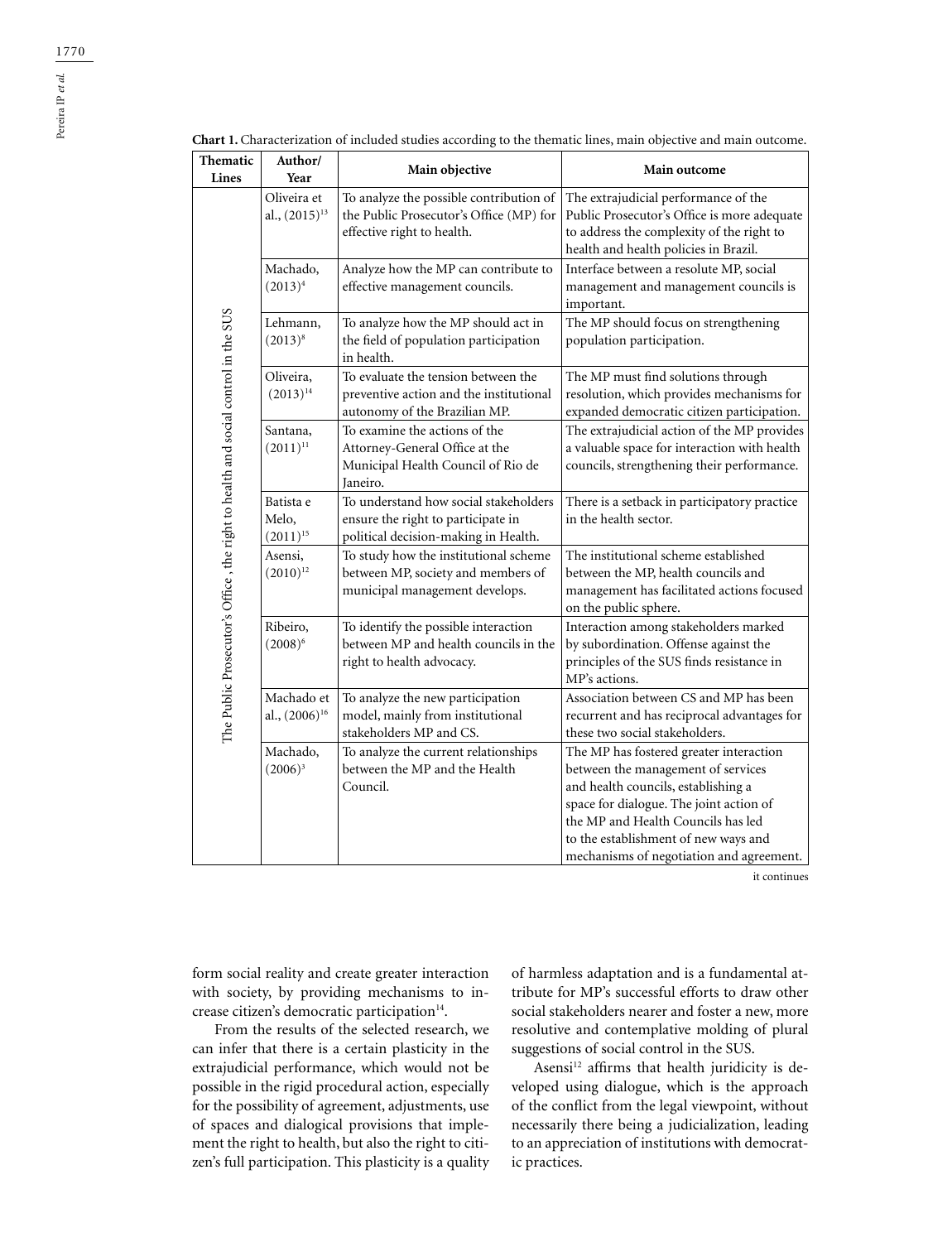| Thematic<br>Lines                                                     | Author/<br>Year                               | Main objective                                                                                                                                                                               | Main outcome                                                                                                                                                                                                           |
|-----------------------------------------------------------------------|-----------------------------------------------|----------------------------------------------------------------------------------------------------------------------------------------------------------------------------------------------|------------------------------------------------------------------------------------------------------------------------------------------------------------------------------------------------------------------------|
| Participatory Democracy, population's participationandhealth Councils | Zambom<br>e Ogata,<br>$(2013)^{17}$           | To analyze social control from the<br>perspective of health counselors.                                                                                                                      | Health counselors do not recognize<br>social participation as SUS guideline;<br>centralization of decisions in the<br>management and recognition of technical<br>expertise.                                            |
|                                                                       | Farias<br>Filho et al.,<br>$(2014)^{18}$      | To verify the actions of the health<br>counselors regarding their collective<br>participation actions.                                                                                       | Actions marked by the co-optation of<br>health counselors and the definition of<br>deliberative agendas by the manager.                                                                                                |
|                                                                       | Bispo<br>Junior e<br>Gerschman,<br>$(2013)^5$ | To analyze Health Councils as<br>expanded democracy spaces.                                                                                                                                  | Health Councils are mechanisms for<br>expanded democracy, understood as the<br>assurance of social rights.                                                                                                             |
|                                                                       | Oliveira et<br>al., $(2013)^{19}$             | To describe and analyze the dynamics<br>of social participation in the CMS<br>of Belo Horizonte (MG) and verify<br>possible signs of institutional reaction<br>to the difficulties reported. | The Health Council operates several<br>mechanisms to improve its modes of<br>action, organization and commitment of<br>the stakeholders to this forum.                                                                 |
|                                                                       | Moreira<br>e Escorel,<br>$(2009)^9$           | To understand reactions and<br>rules of the Health Councils<br>institutionalization process.                                                                                                 | Health Councils have an autonomy and<br>organization issue.                                                                                                                                                            |
|                                                                       | Van Stralen<br>et al.,<br>$(2006)^{20}$       | To investigate the effective<br>participation of Municipal Health<br>Councils in the management of health<br>policies.                                                                       | Councils have little impact on the<br>restructuring of health services.                                                                                                                                                |
|                                                                       | Oliveira e<br>Pinheiro,<br>$(2010)^{21}$      | To analyze the participation practices<br>in the Municipal Health Council of a<br>capital of the Brazilian Northeast and<br>its relationship with the local political<br>culture.            | Authoritarianism and cooptation<br>in relationships between municipal<br>managers and representatives of civil<br>society. Counselors recognize the fragile<br>deliberative and oversight power of health<br>councils. |

**Chart 1.** Characterization of included studies according to the thematic lines, main objective and main outcome.

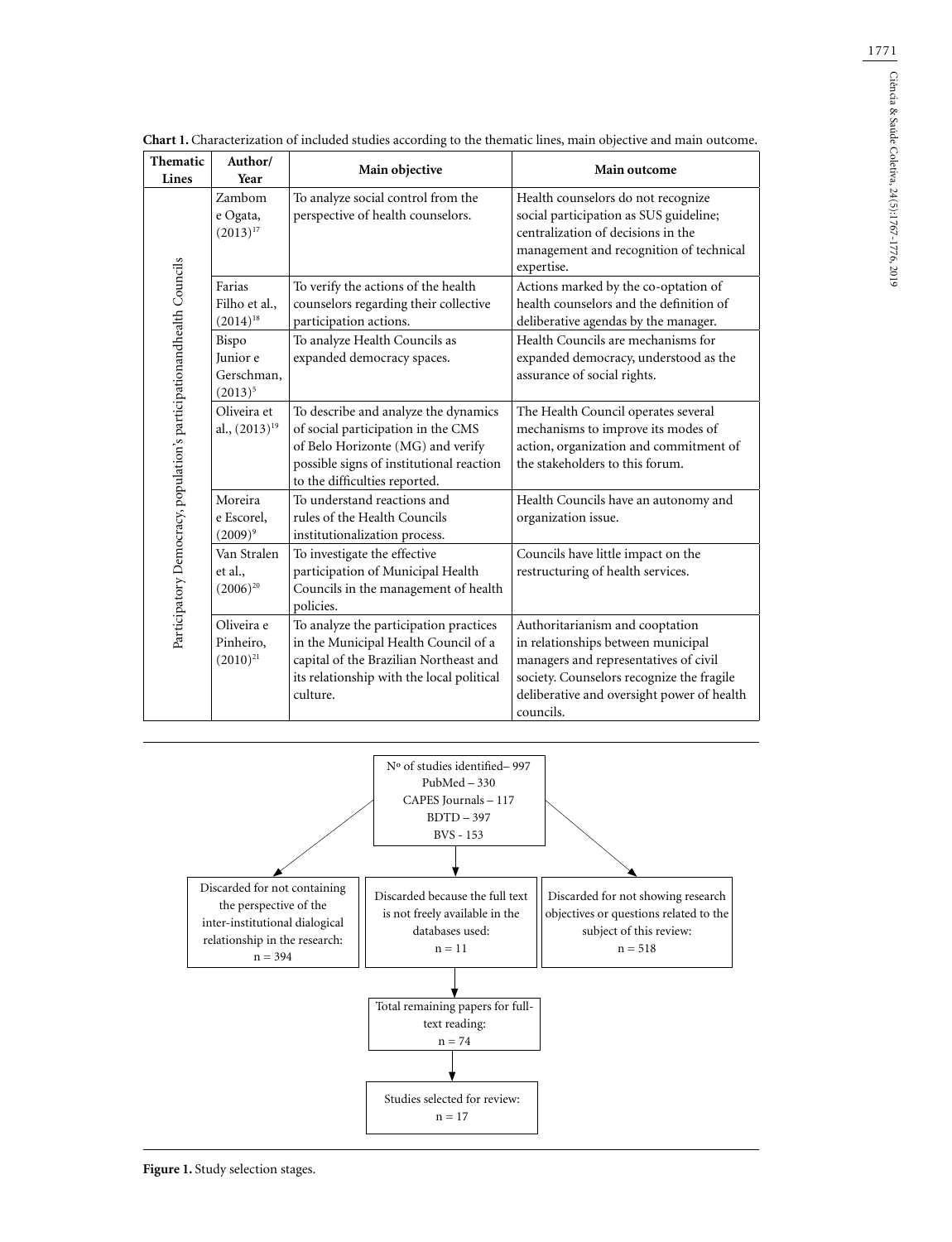In the protection of the democratic regime, MP's role in the health sector should be directed not only to ensure the right to health, but above all the proper functioning of the health system<sup>8</sup>. The ministerial institution should focus its action mainly on promoting deliberative democracy, materialized as population participation, and this last principle of the SUS is recommended in the Federal Constitution<sup>4</sup>.

Machado3 affirms that civil society action ends up in the very State institutions. However, this assertion must be seen not only from the standpoint of society seeking protection, but from the perspective of society seeking institutional partnerships that strengthen existing social movements or struggles and allow the impact or legitimacy necessary for the realization of rights. The institutional partnership most suited to the promotion of the right to health is the one that takes place between the MP and Health Councils, as it is an element of strengthening social control and promoting collective health, which explains the relevant structuring and interaction of these two oversight instances.

## **Health Councils, participatory democracy and population participation**

Assuming that the Health Council (CS) is MP's main partner, Machado FRS<sup>3</sup> observes that there are reciprocal advantages in cooperative action, since the MP enriches the CS's performance with symbolic and practical resources, and this validates MP's action in the protection of the right to health, bringing demands whose content is social reality. Dialogue between the two instances is an example of how it is possible for MP to escape from paternalistic practices that replace civil society's work, and to rethink their legal practice based on an approximation with the reality of public health<sup>3,16</sup>.

The MP should seek to contribute to the Health Councils so that they advance especially discussions involving regimental and technical issues, although the discussion process is hampered by a political culture that hardly recognizes and respects the other as a citizen<sup>19</sup>. The MP should foster an increasing dialogue between the management of services and Health Councils in order to find a solution to the health problems of the municipality.

The space for dialogue between these bodies establishes a new field of practices for the improvement of the democratic state, establishing new forms and mechanisms of agreement between the different spheres of public powers and their relationship with society<sup>16</sup>, since the MP must be there at all times, fostering and qualifying social participation, complying with an important educational and creative role in social change<sup>3,16</sup>.

Lehmann<sup>8</sup> uses the expression "participatory democracy", repeating Paulo Bonavides, and attributes to it society's reviving role as a subject of active law in the supervision and management of off-balance collective assets, using population participation in deliberative spaces, such as the Health Councils as a tool. Social stakeholders must take ownership of these democratic spaces, establish robust partnerships and internalize the constant struggles for the assurance of constitutionally guaranteed social rights<sup>6</sup>. Of course, these authors take ownership of the epistemological background underpinning the structuring discourse of social rights inscribed in the legal method theory<sup>22-27</sup> and of the perception that the legal discourse is established in the constructive way of the constitutional identities of a population and its capacity of articulation and action as conditions to react to the processes of social exclusion and people's iconization in the bias of purely rhetorical political participation<sup>22,23,25</sup>.

During the national redemocratization process, social movements returned to the theme of social participation as a claim for democracy, envisaging a new tool of societal expression, representation and participation, with the opportunity to imprint a new format in public policies, especially in the area of health<sup>6</sup>. With the perception of poor representative democracy in finding a solution to the problems found, the ideal of participatory democracy emerges as a strategy capable of ensuring greater citizen participation<sup>5,21</sup>.

With adherence of the 1988 Federal Constitution to the democratic banners of the Health Reform, community participation in the SUS has been institutionalized: conferences and health councils<sup>11,28</sup>. Health Councils emerge to meet the constitutional guideline of population participation and as a model of participatory democracy, since they inaugurate the possibility of direct participation of the population in local management<sup>6</sup>. After a few years of formal implementation of this democratic management model, it is important to evaluate whether the material achievements of incorporating society in management actually occurred, as well as which are the difficulties and possible solutions.

Oliveira & Pinheiro<sup>21</sup> recognize the importance of democratizing the relationship between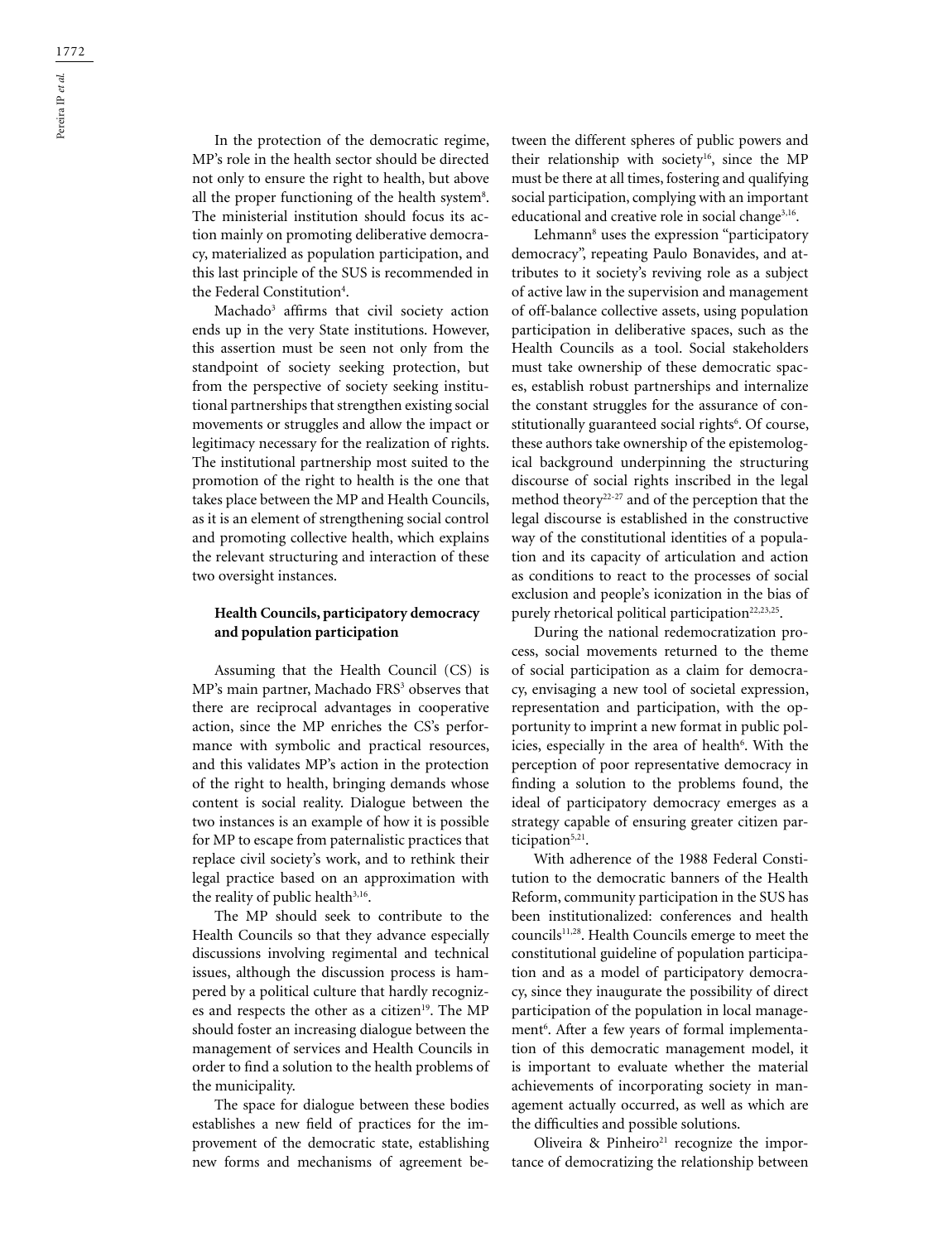the State and civil society and in the struggle for the realization of the right to health through Health Councils. Bispo Junior and Gerschman<sup>5</sup>, in turn, affirm that councils are, in fact, a new type of relationship between State and civil society, which facilitated the incorporation of society in the decision-making core. As a result of a historical democratization process<sup>5</sup>, Health Councils should draw the relationship between State and society closer and more responsive insofar as more citizens have the opportunity to participate in the decision-making process<sup>9</sup>, turning it into an expanded democracy space<sup>5</sup>.

When analyzing a census study published in the 20 years of the SUS, Moreira and Escorel<sup>9</sup> affirmed that the Health Councils are the broadest initiative of political and administrative decentralization implemented in the country, although there are factors that hamper the democratization of the decision-making process of health policies. Authors argue that the most organized and autonomous Health Councils are located in the municipalities with a civil society more mobilized and accustomed to political articulation<sup>9</sup>. This demonstrates that the realization of the right to health is a constant task of social mobilization<sup>3</sup>, that is, Health Councils can only effectively exercise their role as a democratic and deliberative instance in environments where democratic values are respected and valued<sup>5</sup>.

Health Councils carry out social control over the health system's management, including new stakeholders in the discussion of their policies, facilitating the emergence of legitimate decisions, in accordance with the constitutional principles recommended for the SUS<sup>20</sup>. However, counselors have a hard time establishing a dialogue with the bases of representation and access to information, which makes it urgent to articulate and enable the strengthening of social control<sup>17</sup>.

With the evident process of current demobilization of social movements<sup>11</sup>, the evaluation of the democratic bases and relationships in the municipal health policy shows that there is a reversal in participatory practice in the health sector, with obstacles ranging from citizen's disbelief vis-à-vis population participation and the misuse of technical knowledge to hinder the discrete social participation identified<sup>15</sup> to manipulation of the composition and interference of managers in its operation<sup>6</sup>.

Farias Filho et al.<sup>18</sup> results point to noncompliance of the constitutional principles of the SUS and the weakening social image of counselors. Some records show that Health Councils

are not recognized by a significant portion of the population as representatives of their interests or as responsible for guiding government directions<sup>5</sup>. The main difference of these findings against previous surveys is that they indicate failure in the process of identity and resonance of the representation of health councils, which has a limited scope for not having related the weakened social image of councils to effective population participation.

Of the difficulties faced by Health Councils, which are a concrete demand for the performance of the MP's work, identified in the selected studies are those related to weak associative life5,19, the weak link between counselors and the need for technical and political training, enabling a more argumentative intervention<sup>14</sup>. In addition, others appear more diffusely in most of the selected studies: lack of work structure, poor representation and social participation process, cooptation by rulers, autonomy and organization problem, lack of transparency and resolution in deliberations, prevalence of technical knowledge, among others.

Health Councils must overcome these institutional limitations<sup>4</sup>, by triggering the various mechanisms to improve their modes of action, organization and commitment of the stakeholders<sup>19</sup>. All these functioning disconformities limit social participation and effective social control exercised by them, requiring the collaboration of institutions such as the MP, which can act in two ways: a) internal, regularizing issues related to work structure, parity in the composition or even compliance with the guidelines of Resolution Nº  $453/2012^{29}$ ; and b) external, fostering social participation, transparency, agreement and effective decisions taken by health councils, avoiding demobilization through participation disconnected from decision $15$ .

Health policy in Brazil is a dynamic that involves many agents in a new participation model implanted after redemocratization in the country, in which the MP has a fundamental articulation role<sup>16</sup>. If the Health Council is the subject engaged in the materialization of the right to health, the MP is the channeling subject of this claim<sup>4</sup>.

It is important to point out that "surveillance of the always informed local community has to transcend the walls of inertia for an equally strategic response to social disruptions of general interest."30 Understanding the dynamics of articulated action between the MP and work of the municipal and state health councils is to provide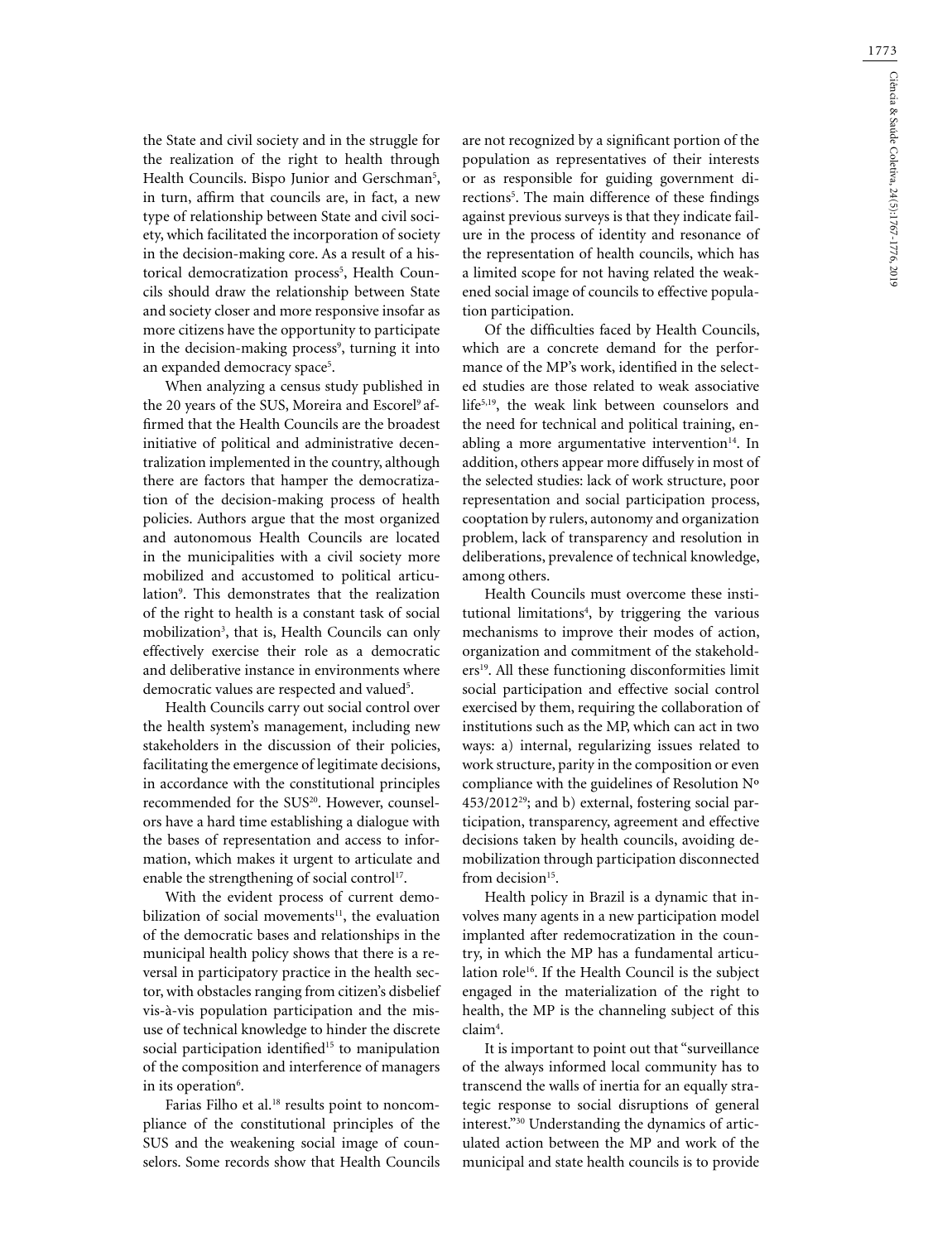*equal respect and consideration for the adequate*  justification of acts of power<sup>30</sup>, which tend to translate into new gains for qualitative and population participation in public health management.

Citizen participation was one of the ideals of the redemocratization process that guided the constitutional framework in the establishment of the Unified Health System and its guidelines, so that its concept cannot be dissociated from the idea of democracy. Besides being a discourse that guides the planning, population participation must become a practice, since it has the potential to legitimize institutions and public spaces and to make important changes to realize the right to health. Thus, rethinking the role of the MP in the area of public health is to redirect institutional actions and strategies for the proper functioning of Health Councils as democratic instruments of power.

#### **Final considerations**

We can observe that most of the scientific papers and Master's dissertations analyzed show the importance of interface between the MP and the Health Councils in strengthening social control.

We found that it is incumbent upon the MP to contribute to the effective right to health, which can be achieved through the strengthened social control exercised with municipal health councils. The institutional control in the SUS carried out by the MP, mainly in relation to its performance and interaction with the Health Councils, has been developed more on the resolutive and extrajudicial matrix, with the strengthening of the dialogue with other social control agencies, making relations between State and society more horizontal and permeable.

It was verified an inter-institutional dialogue is ongoing, as well as that innovated in the resolution of conflicts essential for the mutual strengthening of both instances and for effective social control of the SUS, since the MP can ensure the autonomous functioning and compliance of the decisions of Health Councils and these, in turn, can legitimize the MP's work, that is, the data seem to confirm that there is a need for closer ties and dialogue between oversight agencies, with gains for all.

The current Brazilian political context, which threatens freezing health resources, demands that the MP be increasingly close to social demands, stimulating and strengthening population participation and overcoming the shortcomings faced by Health Councils, seeking to prevent democratic backwardness.

Results suggest that Health Councils have already consolidated their establishment, but there are still difficulties and challenges for the democratic and transparent management of resources in health, which opens up space and justifies MP's extrajudicial and resolutive preparedness, especially with regard to (a) fostering popular participation through social mobilization and political articulation; (b) motivating and supervising the regular technical training of health counselors; (c) mediating the establishment of new forms of agreement between managers and society in addressing the issues that point to deviations in the implementation of health services policies; (d) improving the structural and administrative working conditions of counselors; e) overseeing compliance with Resolution 453/2012, especially regarding the election to the presidency of health councils, verifying the need to change local laws, and (e) rational and adequate judicialization of health policies seeking rebalance of federal responsibilities.

 $\frac{1774}{\text{at } \text{at } \text{in } \text{in}}$ Pereira IP *et al.*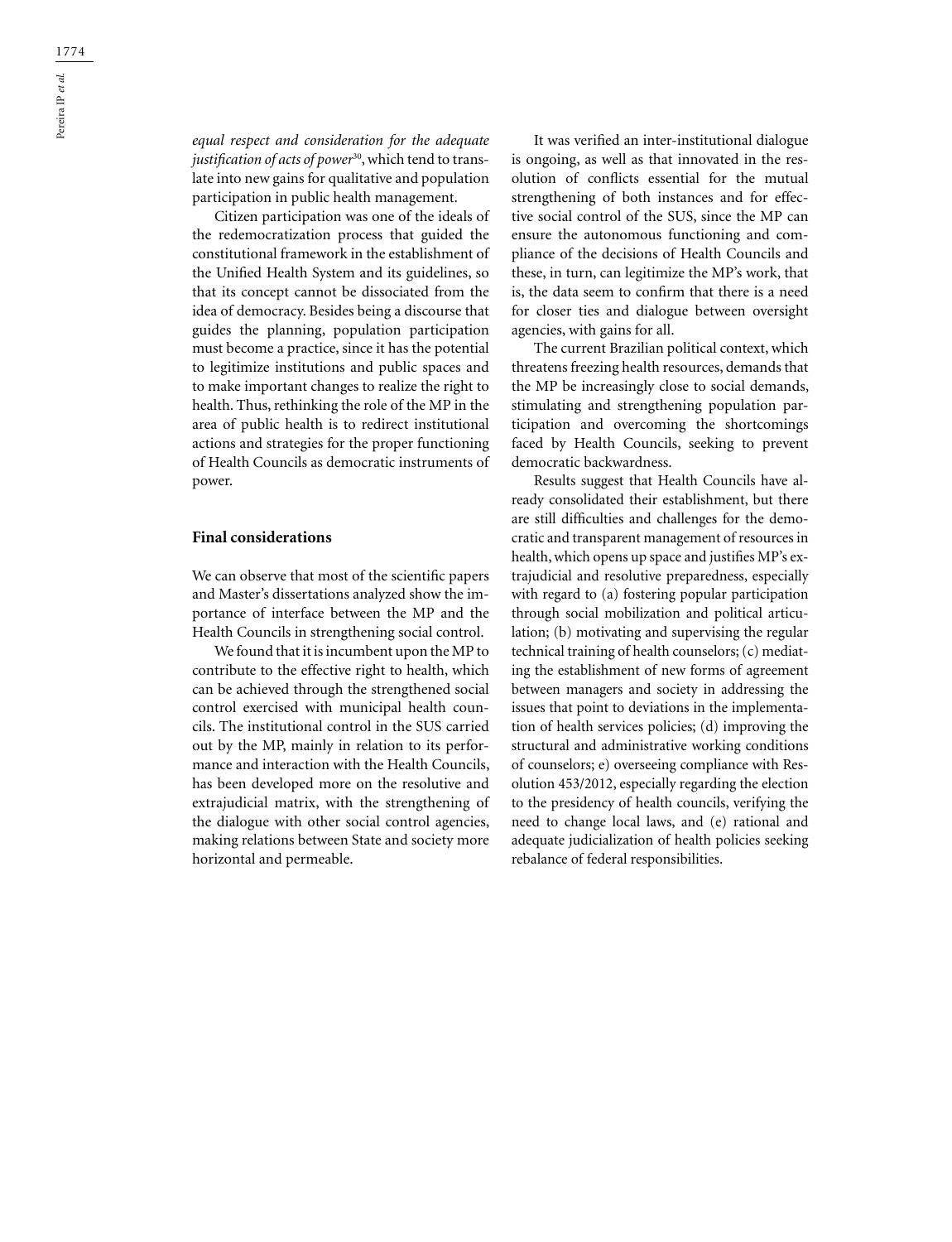### **Collaborations**

IP Pereira worked on the design, outline, data analysis and interpretation and writing of the paper; CG Chai worked on data analysis and interpretation, writing of the paper and in the final version to be published; CMD Loyola worked on the final version to be published; IMA Felipe e MAB Pacheco worked on the design and outline, its critical review and the approval of the version to be published; RS Dias participated in the data analysis and interpretation, critical review and approval of the version to be published.

#### **References**

- 1. Figueiredo HC. *Saúde no Brasil: Sistema constitucional assimétrico e as interfaces com as políticas públicas*. Curitiba: Juruá; 2015
- 2. Mendes KR. *Curso de Direito da Saúde*. São Paulo: Saraiva; 2013
- 3. Machado FRS. *Direito à saúde, integralidade e participação: um estudo sobre as relações entre sociedade e Ministério Público na experiência de Porto Alegre* [dissertação]. Rio de Janeiro: Universidade do Estado do Rio de Janeiro; 2006.
- 4. Machado EP. *Ministério Público, gestão social e os conselhos gestores de políticas públicas*. Lavras: UFLA; 2013.
- 5. Bispo Júnior JP, Gerschman S. Potencial participativo e função deliberativa: um debate sobre a ampliação da democracia por meio dos conselhos de saúde. *Cien Saude Colet* 2013; 18(1):7-16.
- 6. Ribeiro CFB. *O Ministério Público e o Controle Social: possibilidades de interação na construção da defesa e garantia do direito à saúde.* Londrina: Almedina; 2008.
- 7. Brasil. Constituição da República Federativa do Brasil de 1988. *Diário Oficial da União* 1988; 5 out.
- 8. Lehmann LHM. *Participação popular em saúde e Ministério Público: contribuições para a efetivação do Sistema Único de Saúde*. Florianópolis: UFSC; 2013.
- 9. Moreira MR, Escorel S. Conselhos Municipais de Saúde do Brasil: um debate sobre a democratização da política de saúde nos vinte anos do SUS. *Cien Saude Colet* 2009; 14(3):795-805.
- 10. Brasil. Lei 8.142, de 28 de dezembro de 1990. Dispõe sobre a participação da comunidade na gestão do Sistema Único de Saúde (SUS) e sobre as transferências intergovernamentais de recursos financeiros na área da saúde e dá outras providências. *Diário Oficial da União*  1990; 28 dez.
- 11. Santana P. *Implementação do direito à saúde no município do Rio de Janeiro: Conselho Municipal de Saúde e Promotoria de Justiça de Tutela Coletiva da Saúde* [dissertação]. Rio de Janeiro: Pontifícia Universidade Católica do Rio de Janeiro; 2011.
- 12. Asensi FD*. Indo Além da Judicialização: o Ministério Público e a saúde no Brasil*. Rio de Janeiro: Escola de Direito do Rio de Janeiro da Fundação Getúlio Vargas, Centro de Justiça e Sociedade; 2010.
- 13. Oliveira LM, Andrade EIG, Milagres MO. Ministério Público e políticas de saúde: implicações de sua atuação resolutiva e demandista. *Rev Direito Sanit* 2015; 5(3):142-161.
- 14. Oliveira FF. O Ministério Público resolutivo: a tensão entre a atuação preventiva e a autonomia institucional. *Rev Direito Const* 2013; 12(1):317-339.
- 15. Batista EC, Melo EM. A participação popular em Ipatinga (MG, Brasil): conquistas e desafios do setor saúde. *Cien Saude Colet* 2011; 16(1):337-347.
- 16. Machado FRS, Pinheiro R, Guizardi FL, De Laai T, Asensi FD, Silva TBSV. Novos espaços e estratégias na gestão em saúde pública: notas sobre parcerias entre Conselho de Saúde e Ministério Público. In: Pinheiro, Roseni; Ferla, Alcindo Antonio; Mattos, Ruben Araújo de, organizadores. *Gestão em redes: tecendo os fios da integralidade em saúde*. Rio de Janeiro: EdUCS, IMS/ UERJ, CEPESQ; 2006. p. 25-36.